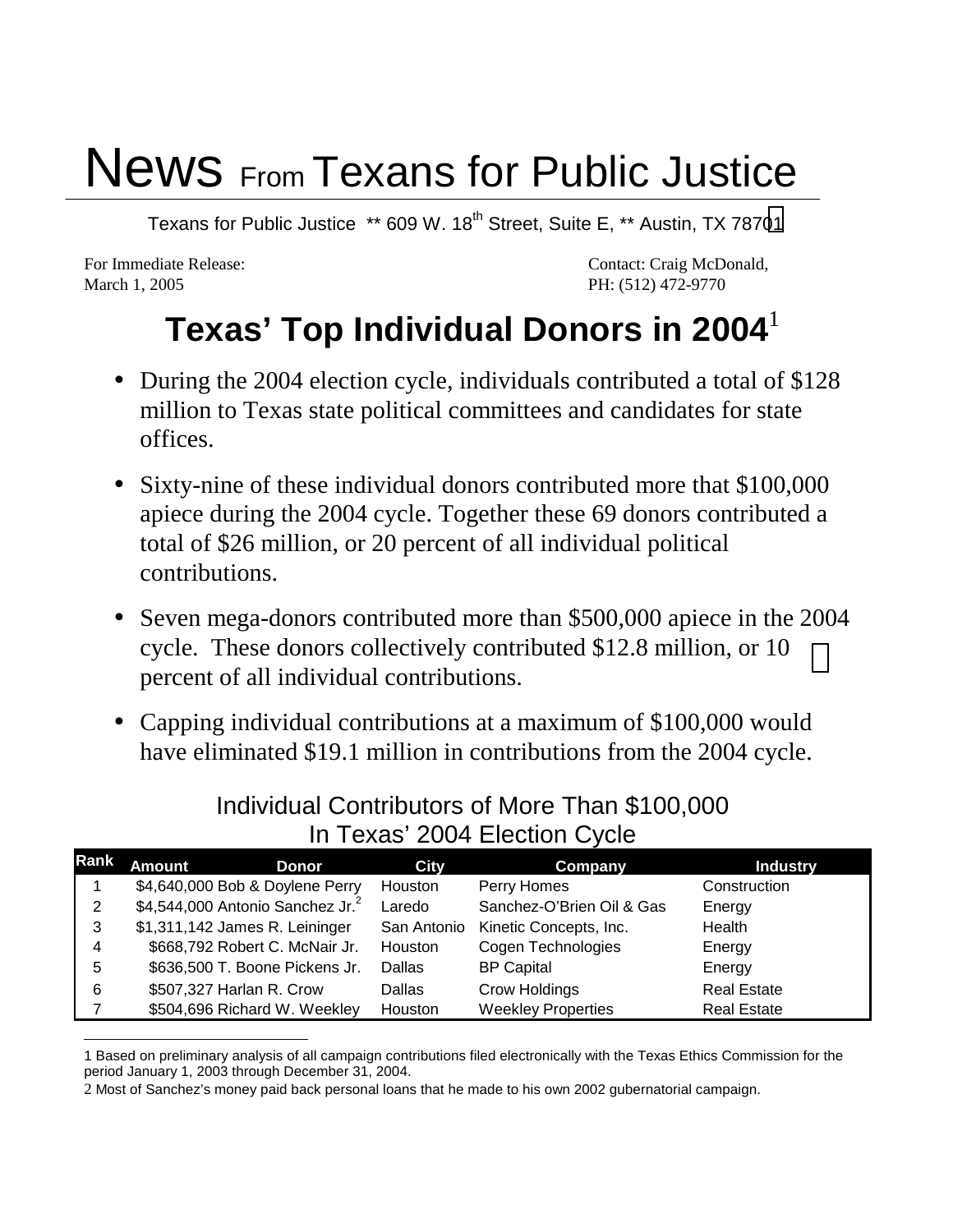| 8  | \$473,295 Lonnie 'Bo' Pilgrim         | Pittsburg              | Pilgrim's Pride Corp.                              | Agriculture        |
|----|---------------------------------------|------------------------|----------------------------------------------------|--------------------|
| 9  | \$461,750 Harold Simmons              | <b>Dallas</b>          | Contran Corp; Valhi Corp.                          | Finance            |
| 10 | \$429,008 Russell 'Rusty' Kelley      | Austin                 | Rusty Kelley & Assoc.                              | Lawyers/Lobbyists  |
| 11 | \$421,300 Joseph D. Jamail            | Houston                | Jamail & Kolius                                    | Lawyers/Lobbyists  |
| 12 | \$400,335 Louis Beecherl Jr.          | Dallas                 | <b>Beecherl Investments</b>                        | Energy             |
| 13 | \$395,000 Geoffrey Raynor             | Fort Worth             | Q Funding                                          | Finance            |
| 14 | \$371,368 George Ryan                 | Dallas                 | Ryan & Co.                                         | Finance            |
| 15 | \$346,000 Charles C. Butt             | San Antonio            | H.E.B. Grocery                                     | Miscellaneous      |
| 16 | \$333,376 John Eddie Williams         | Houston                | Williams Bailey Law Firm                           | Lawyers/Lobbyists  |
| 17 | \$319,000 John M. O' Quinn            | Houston                | O'Quinn Laminack & Pirtle LLP                      | Lawyers/Lobbyists  |
| 18 | \$315,150 Mikal C. Watts              | Corpus                 | Mikal C. Watts PC                                  | Lawyers/Lobbyists  |
| 19 | \$295,378 John L. Nau III             | Houston                | Silver Eagle Distributors L.P.                     | Miscellaneous      |
| 20 | \$276,390 Gilbert T. Adams Jr.        | <b>Beaumont</b>        | Law Office of Gilbert Adams PC Lawyers/Lobbyists   |                    |
| 21 | \$275,697 James Dannenbaum            | Houston                | Dannenbaum Engineering                             | Construction       |
| 22 | \$265,100 Peter O'Donnell Jr.         | <b>Dallas</b>          | <b>First National Bank</b>                         | Finance            |
| 23 | \$263,050 John V. Lattimore III       | <b>McKinney</b>        | <b>Lattimore Materials</b>                         | Construction       |
| 24 | \$248,350 David Alameel               | Dallas                 | Jefferson Dental Clinic                            | Health             |
| 25 | \$247,900 Michael Stevens             | Houston                | <b>Michael Stevens Interests</b>                   | <b>Real Estate</b> |
| 26 | \$236,500 James D. Pitcock Jr.        | Sugarland              | <b>Williams Brothers Construction</b>              | Construction       |
| 27 | \$228,500 Albert D. Huddleston        | Dallas                 | <b>Hyperion Resources</b>                          | Energy             |
| 28 | \$221,500 Thomas Dan Friedkin         | Houston                | <b>Gulf States Auto Group</b>                      | Transportation     |
| 29 | \$221,250 Charles E. Hurwitz          | Houston                | MAXXAM, Inc                                        | Finance            |
| 30 | \$218,750 James A. Elkins Jr.         | Houston                | <b>First City National Bank</b>                    | Finance            |
| 31 | \$217,647 Charles & Judy Tate         | Houston                | <b>Hicks Muse Tate &amp; Furst</b>                 | Finance            |
| 32 | \$196,000 Alice L. Walton             | Mineral Wells Wal-Mart |                                                    | Miscellaneous      |
| 33 | \$191,121 Rob't/Gordon Johnson Austin |                        | Johnson & Johnson                                  | Lawyers/Lobbyists  |
| 34 | \$189,700 Bobby & Leona Cox           | Fort Worth             | Bobby Cox Companies Inc.                           | Miscellaneous      |
| 35 | \$188,250 Dian Graves Stai            | Abilene                | Owen Healthcare, Inc.                              | Health             |
| 36 | \$187,118 Kent R. Hance               | Austin                 | Hance Scarborough Wright                           | Lawyers/Lobbyists  |
| 37 | \$186,500 Kenny & Lisa Troutt         | Dallas                 | <b>Excel Communications</b>                        | Communications     |
| 38 | \$186,000 Barkley J. Stuart           | Dallas                 | <b>Glazer's Distributors</b>                       | Miscellaneous      |
| 39 | \$181,000 Ralph & Joy Ellis Jr.       | Irving                 | Belmont Oil & Gas                                  | Energy             |
| 40 | \$176,510 Michael B. Boylan           | Houston                | Houston Property Mgt Corp.                         | <b>Real Estate</b> |
| 41 | \$173,174 Ned S. Holmes               | Houston                | Parkway Investments/Texas                          | <b>Real Estate</b> |
| 42 | \$171,683 Donald Henley               | Dallas                 | Eagles rock band                                   | Miscellaneous      |
| 43 | \$166,891 Charles J. Wyly Jr.         | Dallas                 | <b>Maverick Capital</b>                            | Finance            |
| 44 | \$165,262 Robert Rowling              | Irving                 | TRT Holdings, Inc.                                 | Energy             |
| 45 | \$164,662 H.B. 'Bartel' Zachary       | San Antonio            | Zachry Construction Corp.                          | Construction       |
| 46 | \$162,500 Allan Polunsky              | San Antonio            | Polunsky & Beitel                                  | Lawyers/Lobbyists  |
| 47 | \$160,116 B.J. 'Red' McCombs          | San Antonio            | <b>Red McCombs Enterprises</b>                     | Transportation     |
| 48 | \$158,618 James Trester               | Plano                  | Ryan & Co.                                         | Finance            |
| 49 | \$157,629 Lowry & Peggy Mays          | San Antonio            | <b>Clear Channel Communications Communications</b> |                    |
| 50 | \$157,000 Kenneth P. Banks            | Schulenburg            | International Muffler Co.                          | Transportation     |
| 51 | \$157,000 Mauricio R. Celis           | Corpus                 | Self-Employed                                      | Lawyers/Lobbyists  |
| 52 | \$154,530 Cary Patterson              | Texarkana              | Nix Patterson & Roach                              | Lawyers/Lobbyists  |
| 53 | \$153,500 Ray L. Hunt                 | Dallas                 | Hunt Oil Co.                                       | Energy             |
| 54 | \$153,382 Alan W. Dreeben             | San Antonio            | <b>Block Distributing</b>                          | Miscellaneous      |